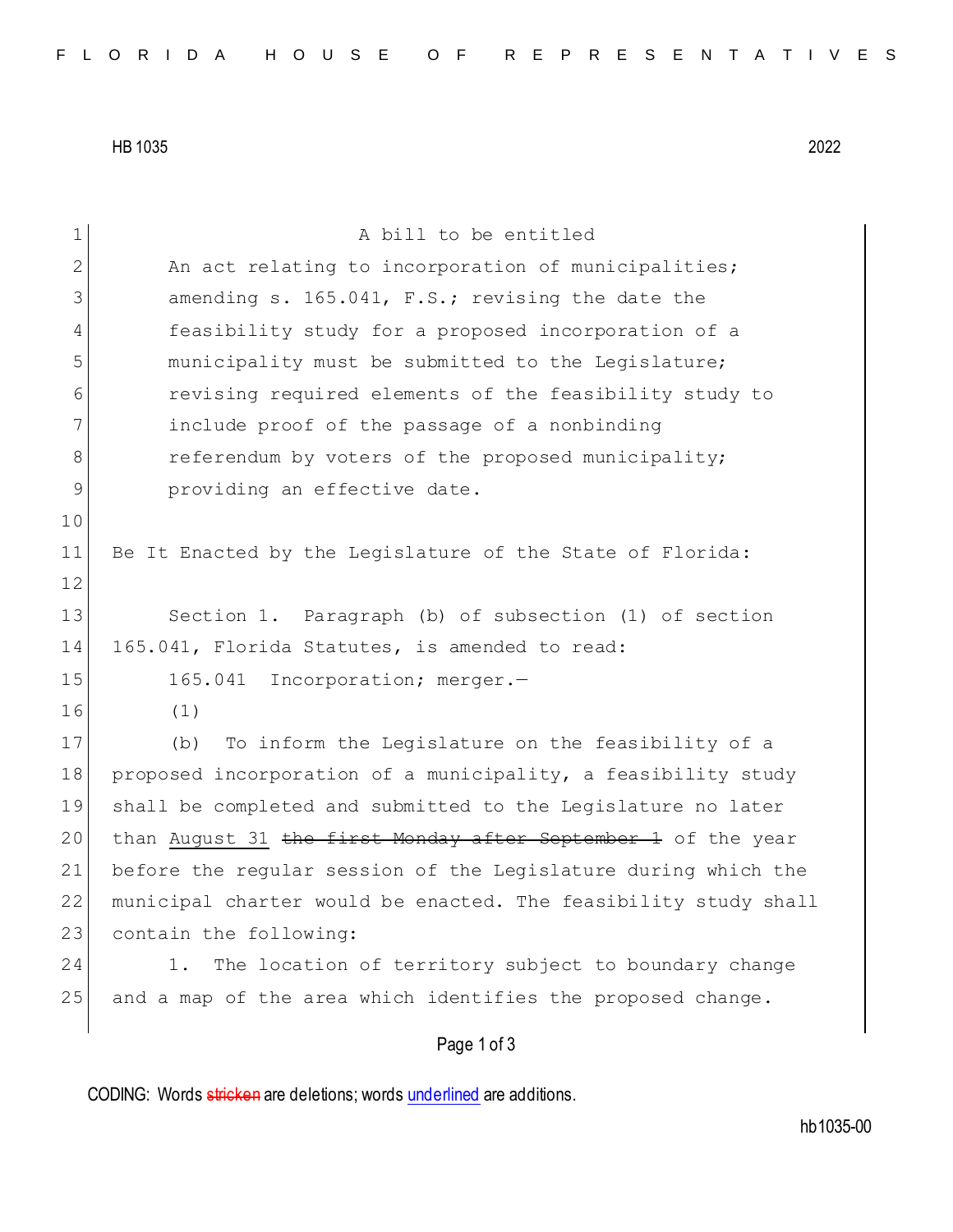HB 1035 2022

26 2. The major reasons for proposing the boundary change. 27 3. The following characteristics of the area: 28 a. A list of the current land use designations applied to 29 the subject area in the county comprehensive plan. 30 b. A list of the current county zoning designations 31 applied to the subject area. 32 c. A general statement of present land use characteristics 33 of the area. 34 d. A description of development being proposed for the 35 territory, if any, and a statement of when actual development is 36 expected to begin, if known. 37 4. A list of all public agencies, such as local 38 governments, school districts, and special districts, whose 39 current boundary falls within the boundary of the territory 40 proposed for the change or reorganization. 41 5. A list of current services being provided within the 42 proposed incorporation area, including, but not limited to, 43 | water, sewer, solid waste, transportation, public works, law 44 enforcement, fire and rescue, zoning, street lighting, parks and 45 recreation, and library and cultural facilities, and the 46 estimated costs for each current service. 47 6. A list of proposed services to be provided within the 48 proposed incorporation area, and the estimated cost of such 49 proposed services. 50 7. The names and addresses of three officers or persons

## Page 2 of 3

CODING: Words stricken are deletions; words underlined are additions.